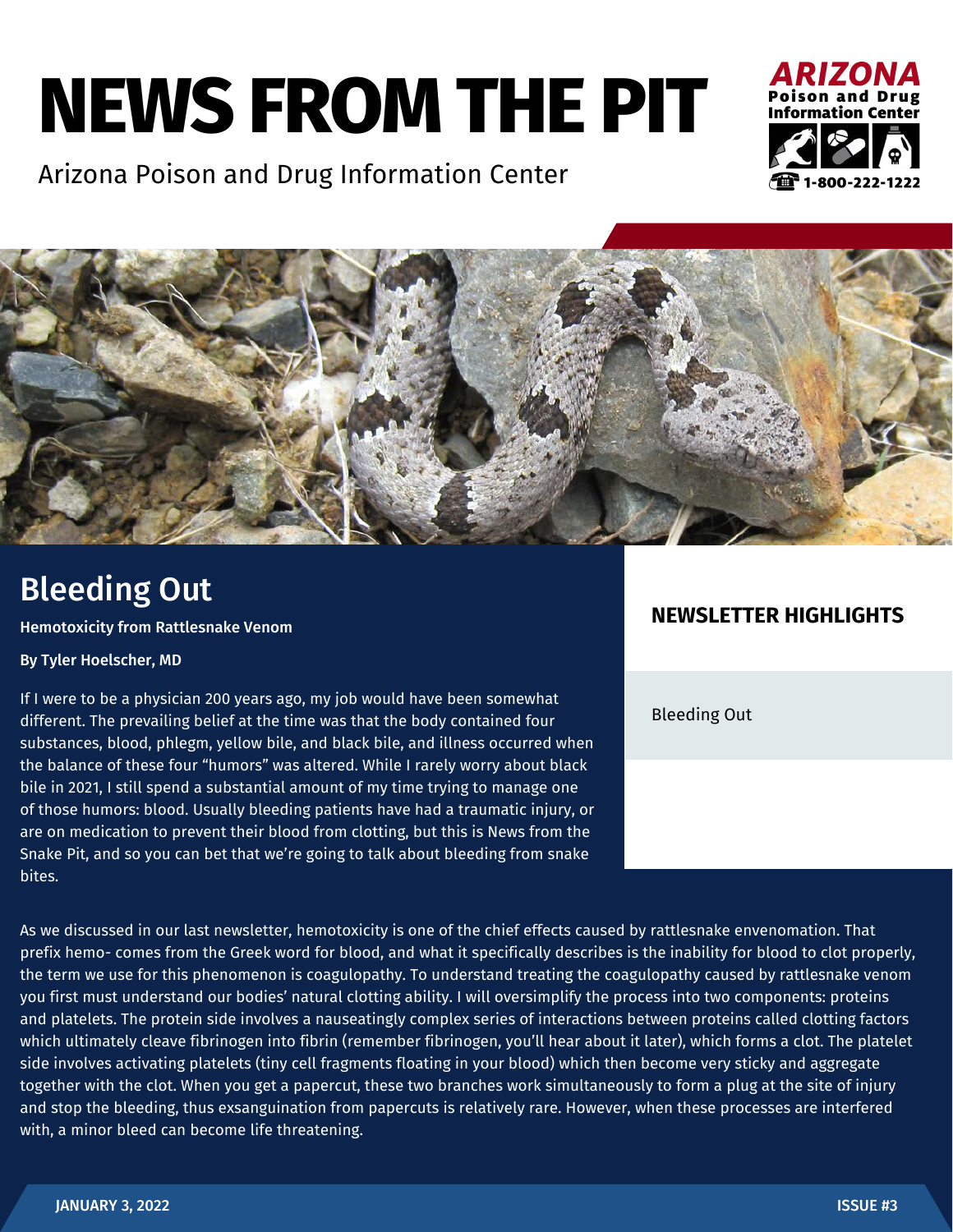## **Bleeding Out**

#### Continued from page 1

Before we get back to snakes, let's look at one more thing, a syndrome called Disseminated Intravascular Coagulation (DIC). In DIC, platelets and the clotting cascade are inappropriately activated throughout the entire body. Platelets and clotting proteins are activated and form tiny clots called microthrombi which do no good to stop any bleeds, but use up the body's stored platelets and clotting factors. Once those are used up, the patient's blood is unable to properly clot and nurses will often notice blood oozing from small injuries, even from IV sites. Another helpful term here is "consumptive coagulopathy", the patient is coagulopathic i.e. their blood cannot clot, because the components in their blood used for clotting have been consumed. DIC is usually caused by a severe insult to the body, massive trauma, postpartum hemorrhage, extensive burns, sepsis, but the coagulopathy caused by a rattlesnake envenomation is very similar.

Rattlesnake venom contains a complex mixture of biomolecules, and among these are enzymes called proteases. These are proteins with catalytic functions that act as molecular scissors, cutting apart other proteins. Among these enzymes are a group called thrombin-like enzymes. Remember fibrinogen and fibrin? These thrombin-like enzymes cut fibrinogen into protein fragments unable to form clots. Other enzymes actually activate elements of the clotting cascade, which proceed to activate thrombin, which cleaves fibrinogen into fibrin, which is sticky and reactive, activating platelets and causing the creation of useless microthrombi like we see in DIC.

Other protein elements directly activate platelets, causing them to aggregate, and still other elements cause other cells in the blood and liver to sequester or to "eat" (phagocytose) those platelets. This and other similar processes cause a consumptive coagulopathy similar to DIC, which has been dubbed Venom Induced Consumptive Coagulopathy (VICC) which I will be going into more detail about in a later issue, but suffice to say, rattlesnake bite patients become coagulopathic, and it looks like DIC, but isn't true DIC.

When a patient is coagulopathic, they bleed a lot, no surprises there. There are two basic kinds of bleeding that happen to coagulopathic patients, provoked and spontaneous. Provoked bleeding is what we are all familiar with. When I skinned my knee a few weeks ago it bled a little bit. When a patient falls and breaks a bone you get a pocket of blood around the injury, called a hematoma. In coagulopathic patients a small cut or scrape might bleed for a lot longer than for a healthy patient, but as surgeons like to say, all bleeding must stop.

For that patient with the papercut it stopped because the body was able to salvage enough clotting factors to plug up the tiny bleed. Very commonly patients recovering from a rattlesnake envenomation will remark that minor injuries ooze blood for much longer than usual, but these are not a cause of significant concern. More concerning is when more significant trauma accompanies coagulopathy.

*Rattlesnake venom contains a complex mixture of biomolecules, and among these are enzymes called proteases.*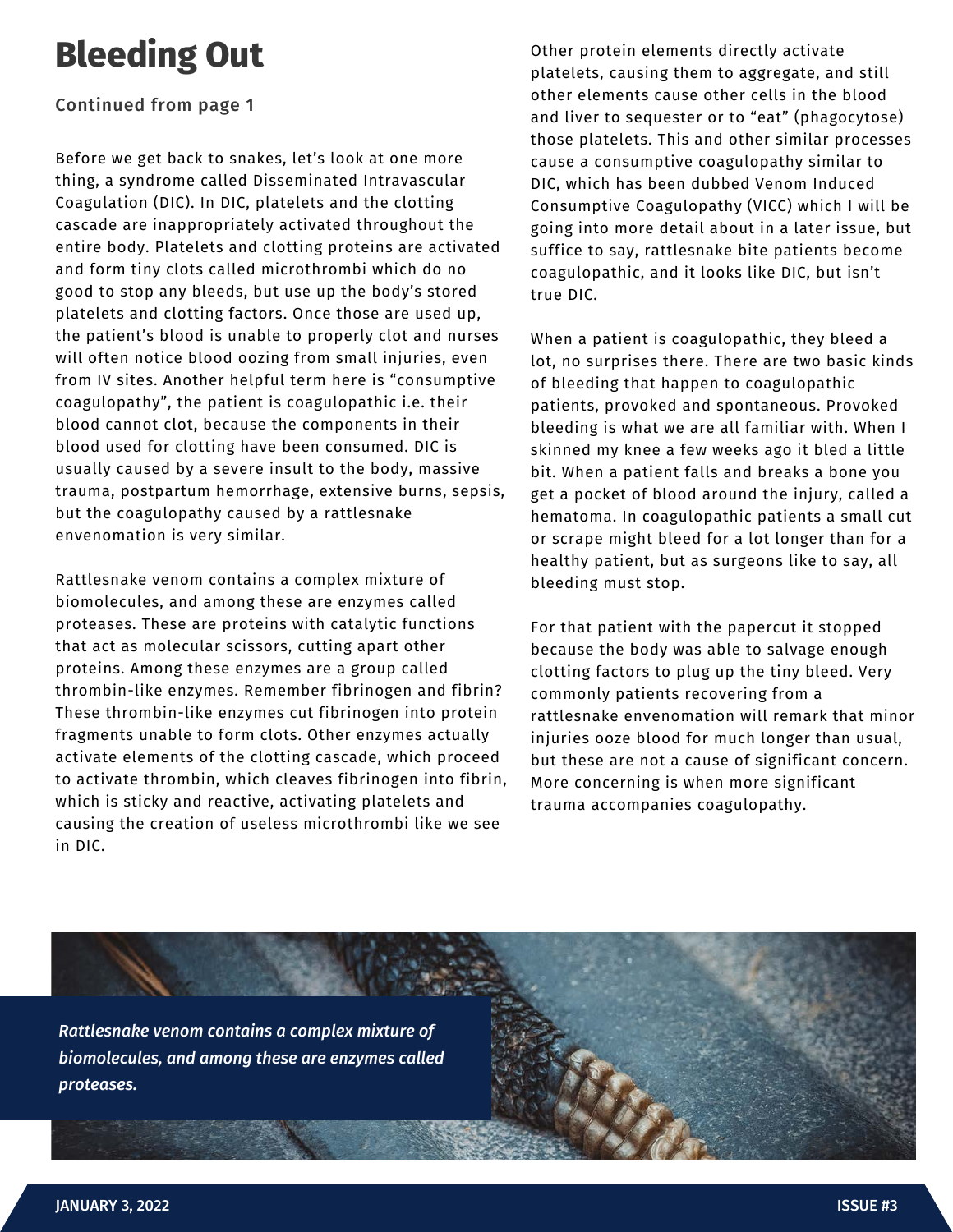### **Bleeding Out**

#### Continued from page 2

Snake fangs do not cause lacerations or punctures large enough to cause major bleeding, but occasionally a person will suffer a fall or other injury after they are struck by a snake, and if that fall causes bone fractures or injury to the body's soft tissues, significant bleeding can occur, and an otherwise minor to moderate injury will occasionally become very dangerous. One example of this is a patient who fell and broke a hip after being struck by a snake. This patient developed severe internal bleeding and required a procedure done by interventional radiology to seal the bleeding vessels. This is the same reason why we tell patients to avoid elective surgery and dental procedures for the few weeks following a rattlesnake envenomation.

The other group of bleeding patients are the ones we tend to worry the most about. When a person gets in a car accident and breaks a leg, you know to watch for bleeding. But what about when bleeding happens without any identifiable cause? What about when that bleeding is in a place you can't see? This group of bleeding patients have spontaneous bleeds, meaning we don't really know what makes them bleed. They may have had a minor trauma that they didn't notice or an underlying issue like a stomach ulcer that was primed to bleed given the right conditions. This bleeding usually happens in soft tissues and mucosa. By mucosa I mean the pink flesh you have inside your mouth and nose.

This is also found throughout the gastrointestinal (GI) tract and some genitourinary organs as well. Some mucosal bleeding is easy to recognize, like bleeding from the gums or the nose, or from the bladder causing bloody urine. Some can be more difficult though, bleeding in the GI tract will cause blood in the stool, but if this bleeding occurs in the stomach, the blood might be so digested that by the time it makes it into the toilet it's a deep black color that many people may not recognize as bleeding. When this goes unnoticed patients can become profoundly anemic before they start having other symptoms.



**What about when bleeding is in a place you can't see?**